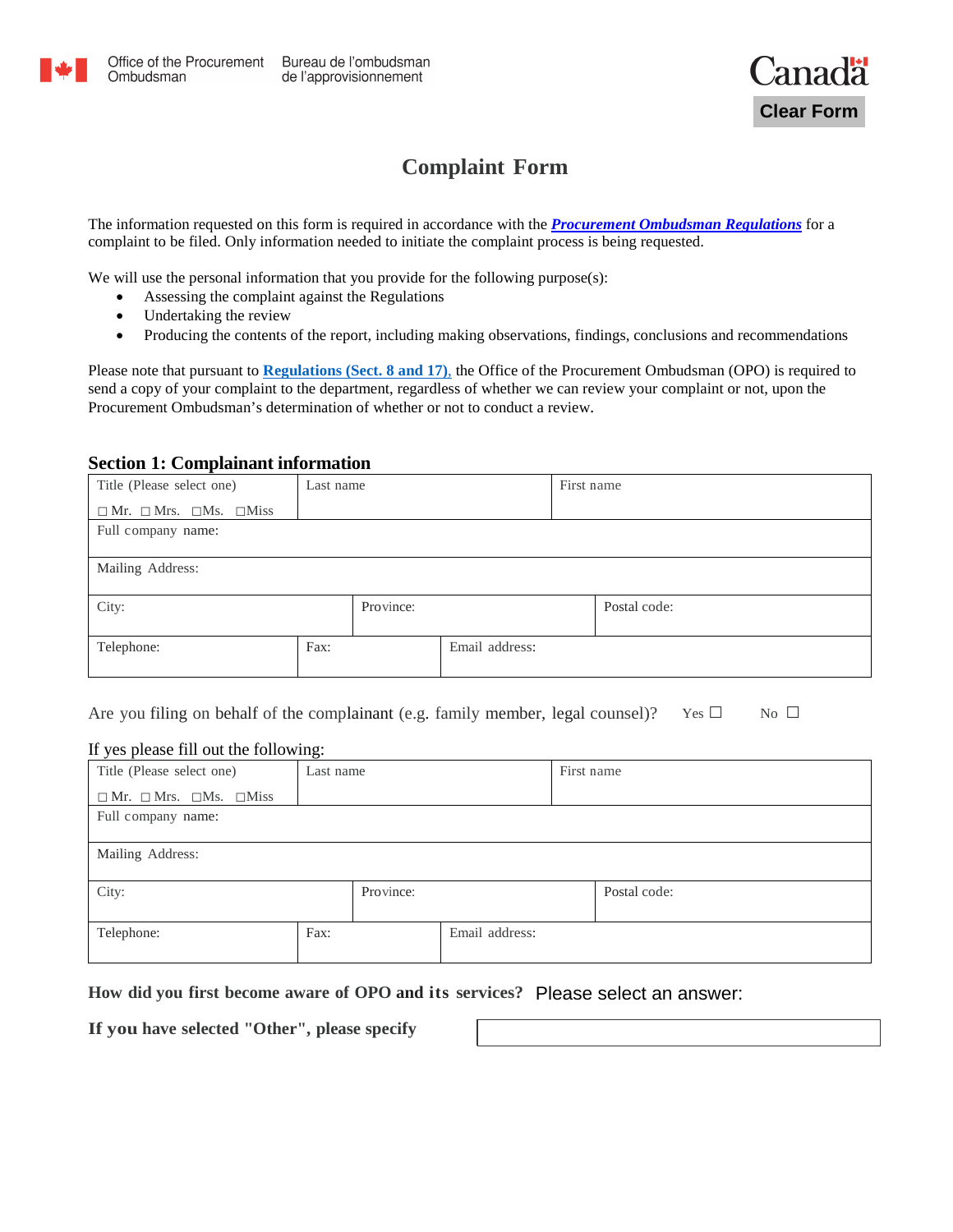#### **Section 2: Please provide the grounds for your complaint, based on factual information Clear Form**

Please explain each issue in detail and provide any supporting documents which may OPO understand your position (additional **[annex pages](http://opo-boa.gc.ca/documents/plainte-complaint-ann-eng.pdf)** are available if necessary). Do not hesitate to contact OPO before submitting your complaint.

### **Are you submitting additional information by fax or mail?**  $\Box$  Yes  $\Box$  No

If yes, please provide any supporting document which are not publicly available on the Government's electronic tendering system (such as the solicitation or contract, any amendments and attachments, your proposal, any correspondence and written information related to the objection that you made to the organization)

# **Section 3: Please indicate the federal government organization(s) involved in your complaint.**

# **Section 4: Have you contacted the organization(s) identified in section 3 to resolve your issue(s)?** If yes, please provide a brief description of what happened and the relevant dates.

# **Section 5: Details of the contract at issue**

□ **AWARD of a contract** (including call-ups against Standing Offers / Supply Arrangements)

□ **ADMINISTRATION of the contract awarded to your company** (including call-ups against a Standing Offers / Supply Arrangements)

| Contract reference number(s):                                                                                      |  |
|--------------------------------------------------------------------------------------------------------------------|--|
| Description of the required goods and/or services<br>(including construction):                                     |  |
| Date of Public notice of award of contract OR, if no public notice,<br>date you became aware of award of contract: |  |
| If you objected to the Department, date the objection was<br>denied:                                               |  |
| Dollar value (including taxes) of the contract?                                                                    |  |
| Did your company bid on the contract?                                                                              |  |
| The date you became aware of the grounds for your complaint:                                                       |  |